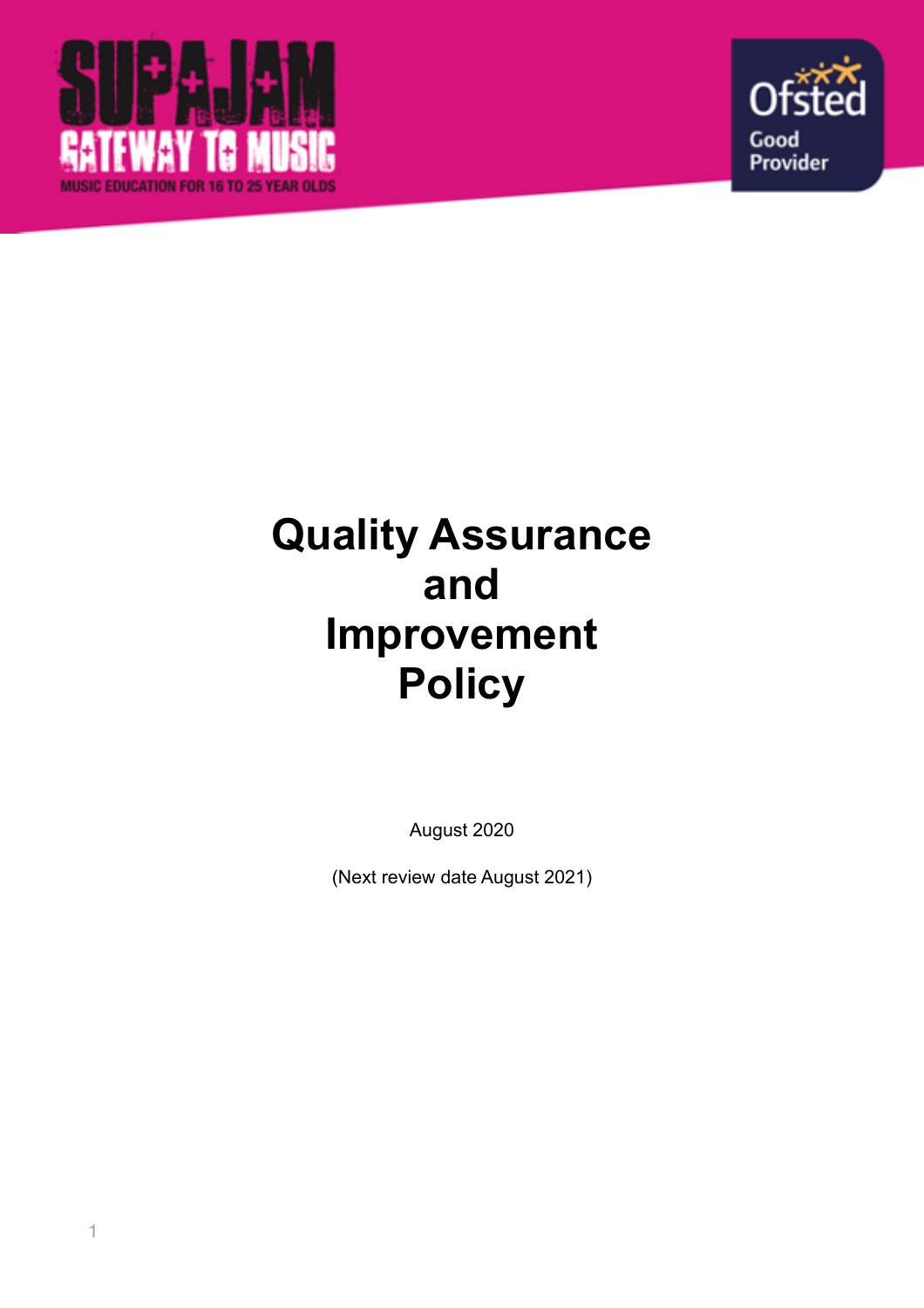## **Quality Assurance and Improvement**

At the core of SupaJam Education in Music and Media's Quality Assurance and Improvement Policy is a focus on continuous improvement.

Underpinned by a robust and rigorous self-assessment process, SupaJam Education in Music and Media is committed to improving the quality of all the services that we provide. This will be done in a co-ordinated, systematic and self-critical way which takes into account all factors that affect the quality of our services and involves all members of staff in its implementation.

The aims of the Policy are:

- A. To maximise the potential for each student to fully achieve the aims of their learning agreement with SupaJam Education in Music and Media.
- B. To ensure that anyone in contact or making use of the services provided by SupaJam Education in Music and Media receives a high quality service in all aspects of their contact.

To achieve these aims, all SupaJam Education in Music and Media services are engaged in the self-assessment process. The overall monitoring of this is conducted by CEOs David Court and Nick Stillwell, and the Director of Programmes. This process includes:

a) Agreed performance indicators and targets for all members of staff to ensure students' needs are identified and realised.

b) Key performance indicators are agreed with staff to include, but are not limited to, enrolment, attendance, retention, achievement, success, destinations, student satisfaction and equality and diversity measures.

c) Annual Quality Improvement Plans and Self Assessment documents are completed with an honest and rigorous approach, highlighting areas of improvement and strategies to improve.

d) An IQA cycle completed by qualified IQA staff, to include: internal moderation of student work, internal moderation of teacher lesson plans and group profiles, lesson observations with feedback (including peer observations), termly team and standardisation meetings, student and staff feedback, department meetings, regular communication with external organisations and awarding bodies (Such as the ESFA, OfQual, NCFE, RSL and Ofsted) ensuring that all practices are in line with awarding bodies and the Education Inspection Framework.

The continuous improvement process will:

- a) Review our provision and services
- b) Ensure that all teams and individual members of staff participate fully in the self-assessment process
- c) Value and develop the potential and contribution of all our staff
- d) Value an ethos of self-criticism, co-operation and teamwork